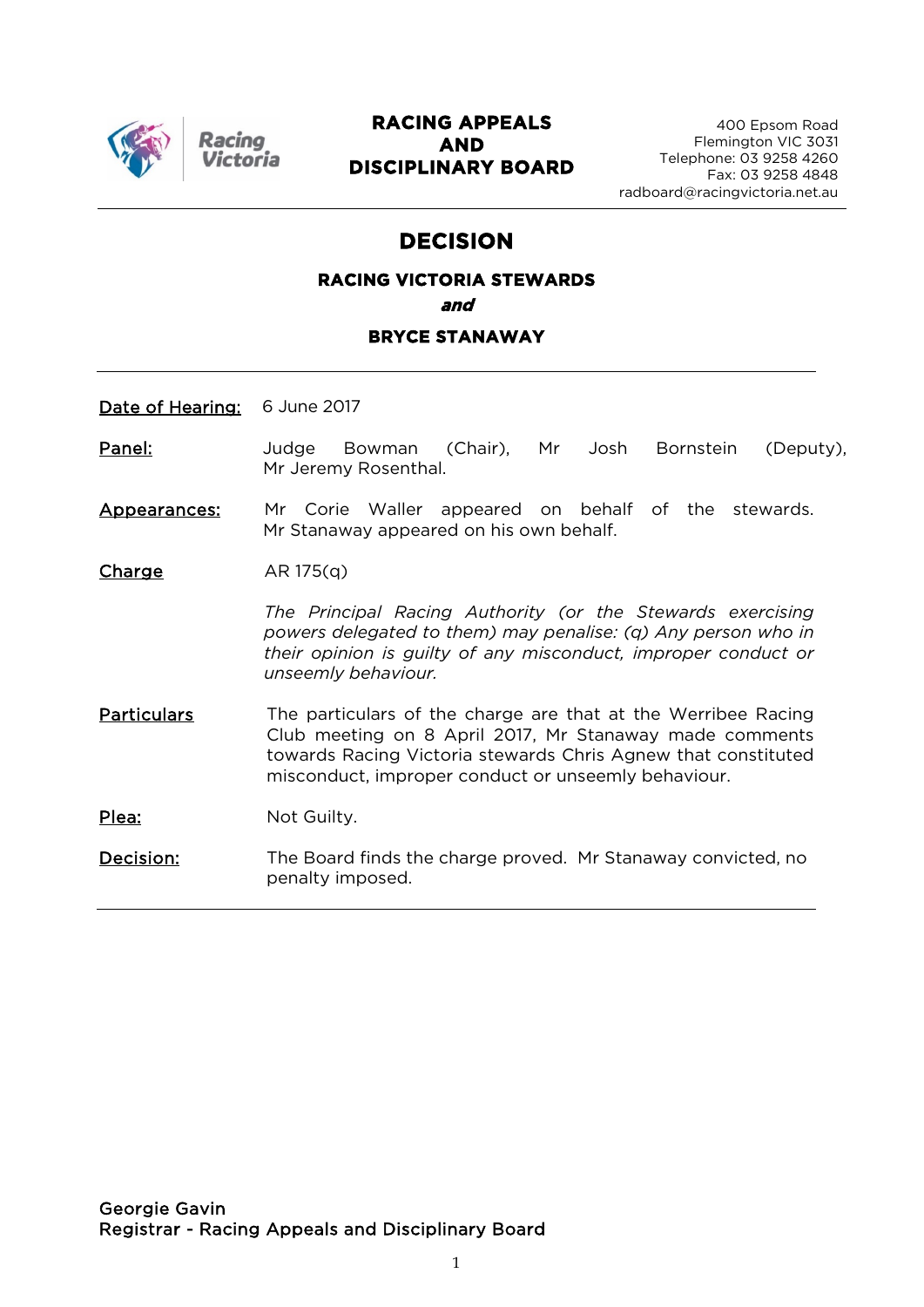# **TRANSCRIPT OF PROCEEDINGS**

#### **RACING APPEALS AND DISCIPLINARY BOARD**

\_\_\_\_\_\_\_\_\_\_\_\_\_\_\_\_\_\_\_\_\_\_\_\_\_\_\_\_\_\_\_\_\_\_\_\_\_\_\_\_\_\_\_\_\_\_\_\_\_\_\_\_\_\_\_\_\_\_\_\_\_\_\_

**HIS HONOUR JUDGE J. BOWMAN, Chairman MR J. BORNSTEIN, Deputy Chairman MR J. ROSENTHAL**

#### **EXTRACT OF PROCEEDINGS**

**DECISION**

#### **RACING VICTORIA STEWARDS**

**and** 

#### **BRYCE STANAWAY**

### **RACING VICTORIA CENTRE, FLEMINGTON**

#### **TUESDAY, 6 JUNE 2017**

MR C. WALLER appeared on behalf of the RVL Stewards

MR B. STANAWAY appeared on his own behalf